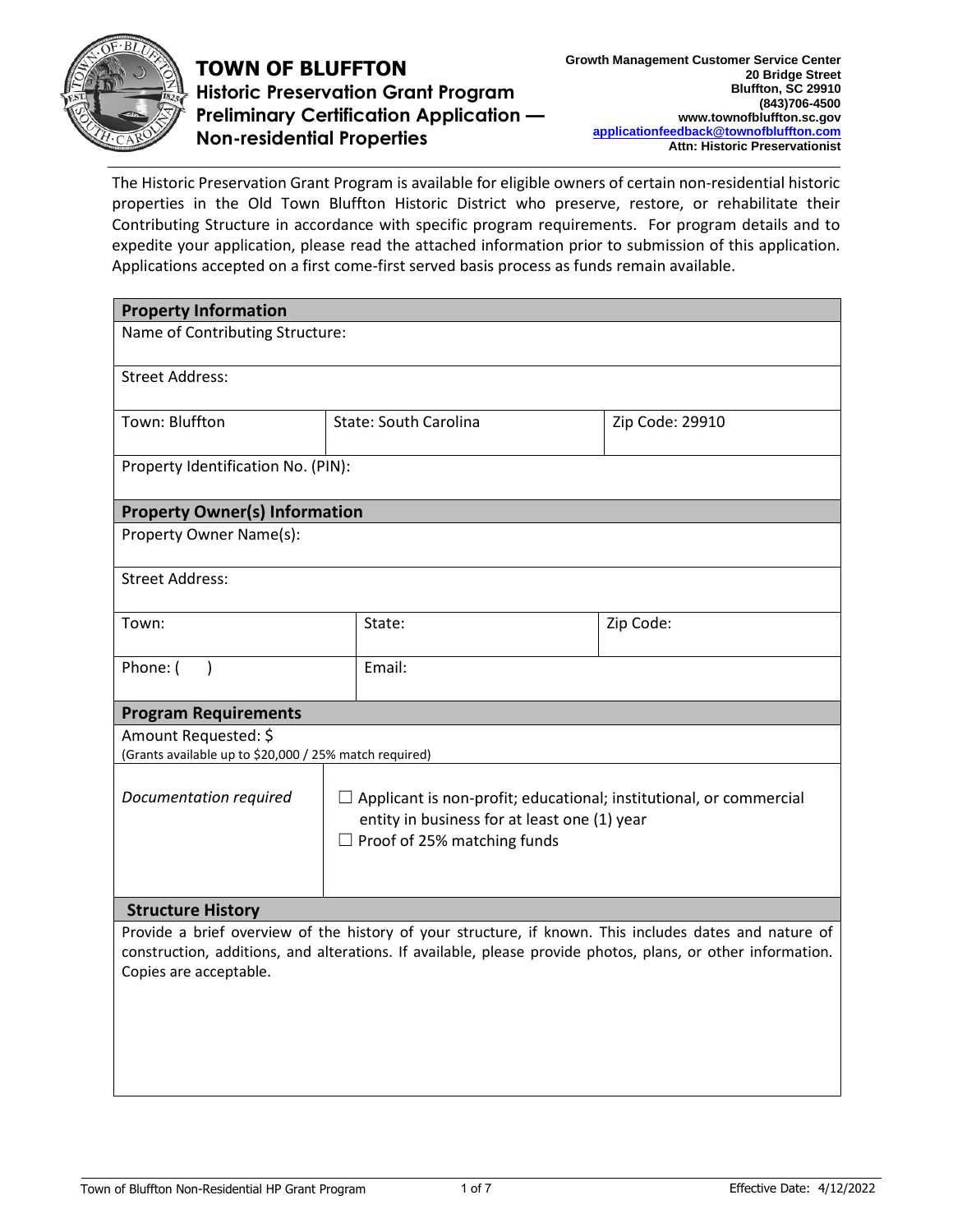

# **TOWN OF BLUFFTON Historic Preservation Grant Program Preliminary Certification Application — Non-residential Properties**

| <b>Project Proposal</b>                                                                                  |                                                                                                             |  |  |  |
|----------------------------------------------------------------------------------------------------------|-------------------------------------------------------------------------------------------------------------|--|--|--|
| Project Start Date (month/year):                                                                         | Estimated Completion Date (month/year):                                                                     |  |  |  |
| <b>Total Estimated Project Cost:</b>                                                                     |                                                                                                             |  |  |  |
| What improvements are proposed?                                                                          | Check all boxes that apply:                                                                                 |  |  |  |
|                                                                                                          | $\Box$ Repairs to building exterior                                                                         |  |  |  |
|                                                                                                          | $\Box$ Alterations to building exterior                                                                     |  |  |  |
|                                                                                                          | $\Box$ New construction on property, including site work                                                    |  |  |  |
|                                                                                                          | Alterations to interior spaces of a public or commercial<br>ப<br>use, as defined by the reviewing authority |  |  |  |
|                                                                                                          | Any remaining work where the expenditures for such                                                          |  |  |  |
|                                                                                                          | work are being used to satisfy the minimum                                                                  |  |  |  |
|                                                                                                          | expenditures for rehabilitation, including but not                                                          |  |  |  |
|                                                                                                          | limited to alterations made to mechanical, plumbing,                                                        |  |  |  |
|                                                                                                          | and electrical systems                                                                                      |  |  |  |
|                                                                                                          |                                                                                                             |  |  |  |
| How will the public benefit from the project?                                                            |                                                                                                             |  |  |  |
|                                                                                                          |                                                                                                             |  |  |  |
|                                                                                                          |                                                                                                             |  |  |  |
|                                                                                                          |                                                                                                             |  |  |  |
|                                                                                                          |                                                                                                             |  |  |  |
| How will the project create more historic preservation and/or economic development activity in Bluffton? |                                                                                                             |  |  |  |
|                                                                                                          |                                                                                                             |  |  |  |
|                                                                                                          |                                                                                                             |  |  |  |
|                                                                                                          |                                                                                                             |  |  |  |
|                                                                                                          |                                                                                                             |  |  |  |
|                                                                                                          | How does the project increase public awareness and involvement in historic preservation?                    |  |  |  |
|                                                                                                          |                                                                                                             |  |  |  |
|                                                                                                          |                                                                                                             |  |  |  |
|                                                                                                          |                                                                                                             |  |  |  |
|                                                                                                          |                                                                                                             |  |  |  |
| What other entities are involved with and support this project?                                          |                                                                                                             |  |  |  |
|                                                                                                          |                                                                                                             |  |  |  |
|                                                                                                          |                                                                                                             |  |  |  |
|                                                                                                          |                                                                                                             |  |  |  |
|                                                                                                          |                                                                                                             |  |  |  |
|                                                                                                          |                                                                                                             |  |  |  |
| How will the project further the mission/goals of your organization?                                     |                                                                                                             |  |  |  |
|                                                                                                          |                                                                                                             |  |  |  |
|                                                                                                          |                                                                                                             |  |  |  |
|                                                                                                          |                                                                                                             |  |  |  |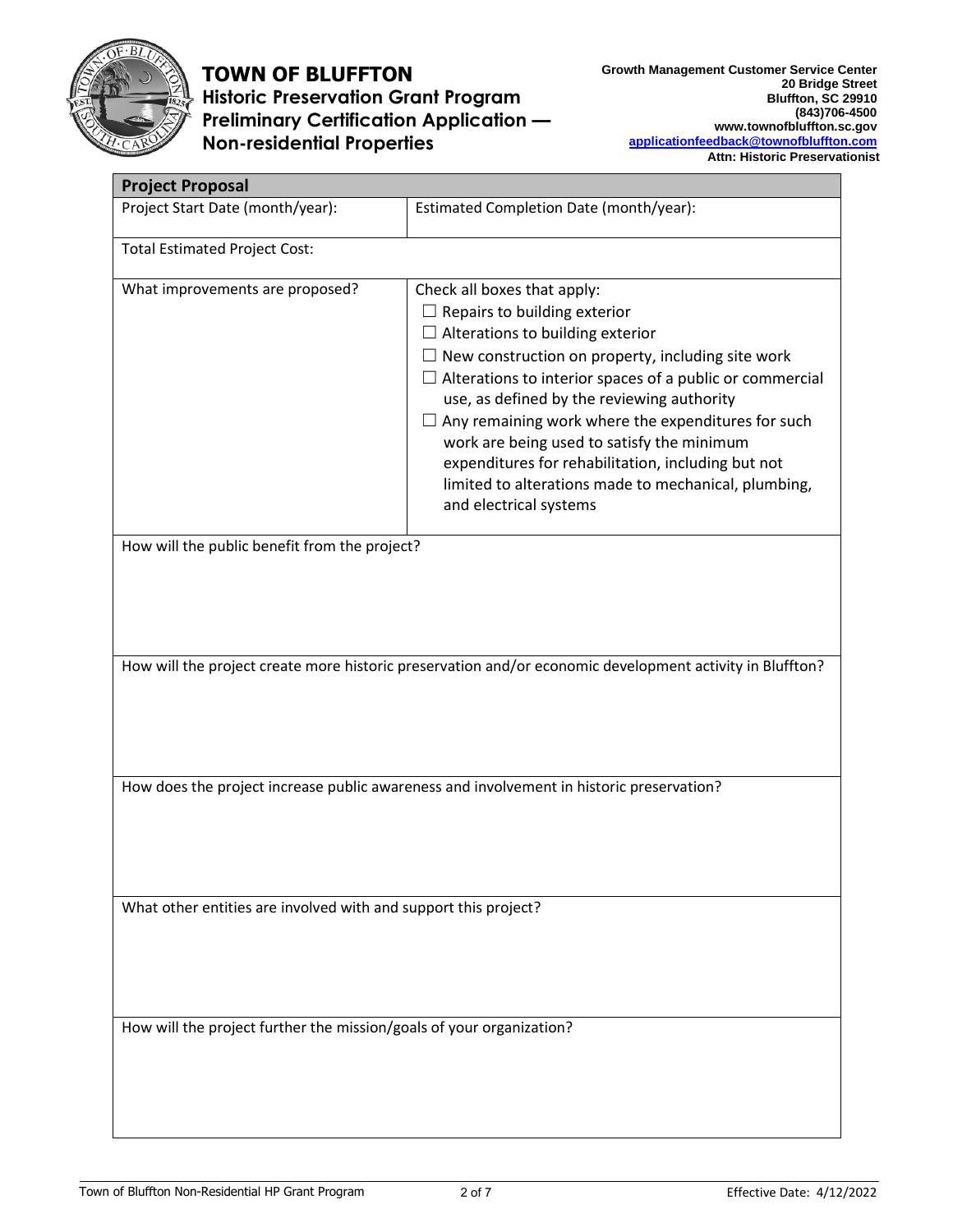

# **TOWN OF BLUFFTON**

**Historic Preservation Grant Program Preliminary Certification Application — Non-residential Properties** 

#### **Required Attachments**

☐ Completed Pre-Application Meeting Request

☐ Completed Certificate of Appropriateness-HD Application

*Note: The Preliminary Certification application is to be reviewed concurrently with an application of for a Certificate of Appropriateness – Historic District (COFA-HD).*

Under penalty of perjury, I certify that all information included in this application is true and correct. **Freedom of Information Act Notice:** Please be advised that all materials submitted for Town of Bluffton grant funding are subject to disclosure consistent with the Freedom of Information Act (FOIA).

**Property Owner Signature Date Date**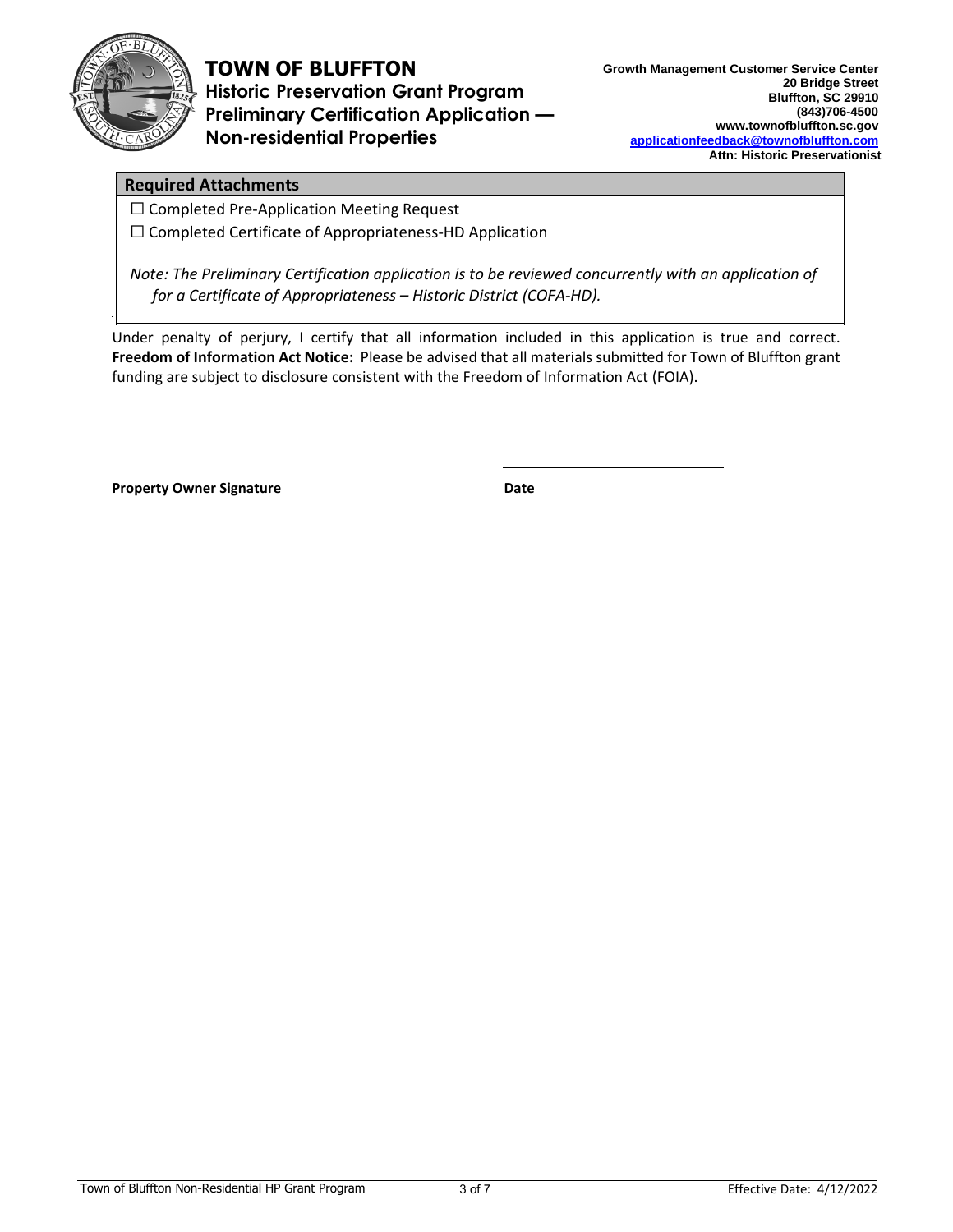

## **TOWN OF BLUFFTON HISTORIC PRESERVATION GRANT PROGRAM NON-RESIDENTIAL PROPERTIES GRANT PROCESS NARRATIVE**

The following Process Narrative is intended to provide Applicants with an understanding of the respective application process, procedures, Town Code and Unified Development Ordinance (UDO) requirements, as applicable, for obtaining application approval in the Town of Bluffton. While intended to explain the process, it is not intended to repeal, eliminate, or otherwise limit any requirements, regulations or provisions of Town Code or the UDO. Compliance with these procedures will minimize delays and assure expeditious application review.

| <b>Step 1. Pre-Application Meeting</b>                                                                                                                                                                                                                                                                                                                                                                                                                                            | <b>Applicant &amp; Staff</b>                                             |  |  |  |
|-----------------------------------------------------------------------------------------------------------------------------------------------------------------------------------------------------------------------------------------------------------------------------------------------------------------------------------------------------------------------------------------------------------------------------------------------------------------------------------|--------------------------------------------------------------------------|--|--|--|
| Prior to the filing of a Grant Application, the Applicant is required to consult with the UDO Administrator or their<br>designee at a Pre-Application Meeting for comments and advice on the appropriate application process and the<br>required procedures, specifications, and applicable standards required.                                                                                                                                                                   |                                                                          |  |  |  |
| <b>Step 2. Application Check-In Meeting</b>                                                                                                                                                                                                                                                                                                                                                                                                                                       | <b>Applicant &amp; Staff</b>                                             |  |  |  |
| Upon receiving input from Staff at the Pre-Application Meeting, the Applicant shall submit the Grant Application<br>together with the Certificate of Appropriateness-Historic District (COFA-HD) Application or Site Feature Permit-<br>Historic District (HD) Permit Application, as applicable, and any required submittal materials during a mandatory<br>Application Check-In Meeting where the UDO Administrator or designee will review the submission for<br>completeness. |                                                                          |  |  |  |
| Step 3. Review by UDO Administrator / Historic Preservation<br><b>Review Committee</b>                                                                                                                                                                                                                                                                                                                                                                                            | <b>Staff</b>                                                             |  |  |  |
| If the UDO Administrator determines that the Applications are complete, the Grant Application and the COFA-HD<br>Application or Site Feature-HD Permit Application, as applicable, will be reviewed. The COFA-HD application shall<br>be forwarded to the Historic Preservation Commission (HPC). In certain instances, the Site Feature Permit-HD<br>application may require HPC review.                                                                                         |                                                                          |  |  |  |
| <b>Step 4. Historic Preservation Commission Meeting</b>                                                                                                                                                                                                                                                                                                                                                                                                                           | <b>Applicant, Staff &amp; Historic Preservation</b><br><b>Commission</b> |  |  |  |
| The HPC will review the COFA-HD Application or Site Feature-HD Permit Application, when required, for<br>compliance with the criteria and provisions in the UDO. The HPC may approve, approve with conditions, or deny<br>the application. After a decision on the application, UDO Administrator will confirm that the Grant Application is<br>consistent with the approved COFA-HD or Site Feature-HD Permit application.                                                       |                                                                          |  |  |  |
| Step 5. Certificate of Appropriateness or Site Feature Permit<br><b>Issued</b>                                                                                                                                                                                                                                                                                                                                                                                                    | <b>Staff</b>                                                             |  |  |  |
| After the COFA-HD Application or the SF-HD Permit Application is approved, the UDO Administrator shall issue the<br>Certificate of Appropriateness-HD or Site Feature-HD Permit, as applicable.                                                                                                                                                                                                                                                                                   |                                                                          |  |  |  |
| Step 6. Record of Completion or Certificate of Occupancy / Final<br><b>Certification</b>                                                                                                                                                                                                                                                                                                                                                                                          | <b>Applicant &amp; Staff</b>                                             |  |  |  |
| Once a Record of Completion or Certificate of Occupancy, as applicable, is issued by the Town, the Applicant shall<br>request a Final Certification from the UDO Administrator.                                                                                                                                                                                                                                                                                                   |                                                                          |  |  |  |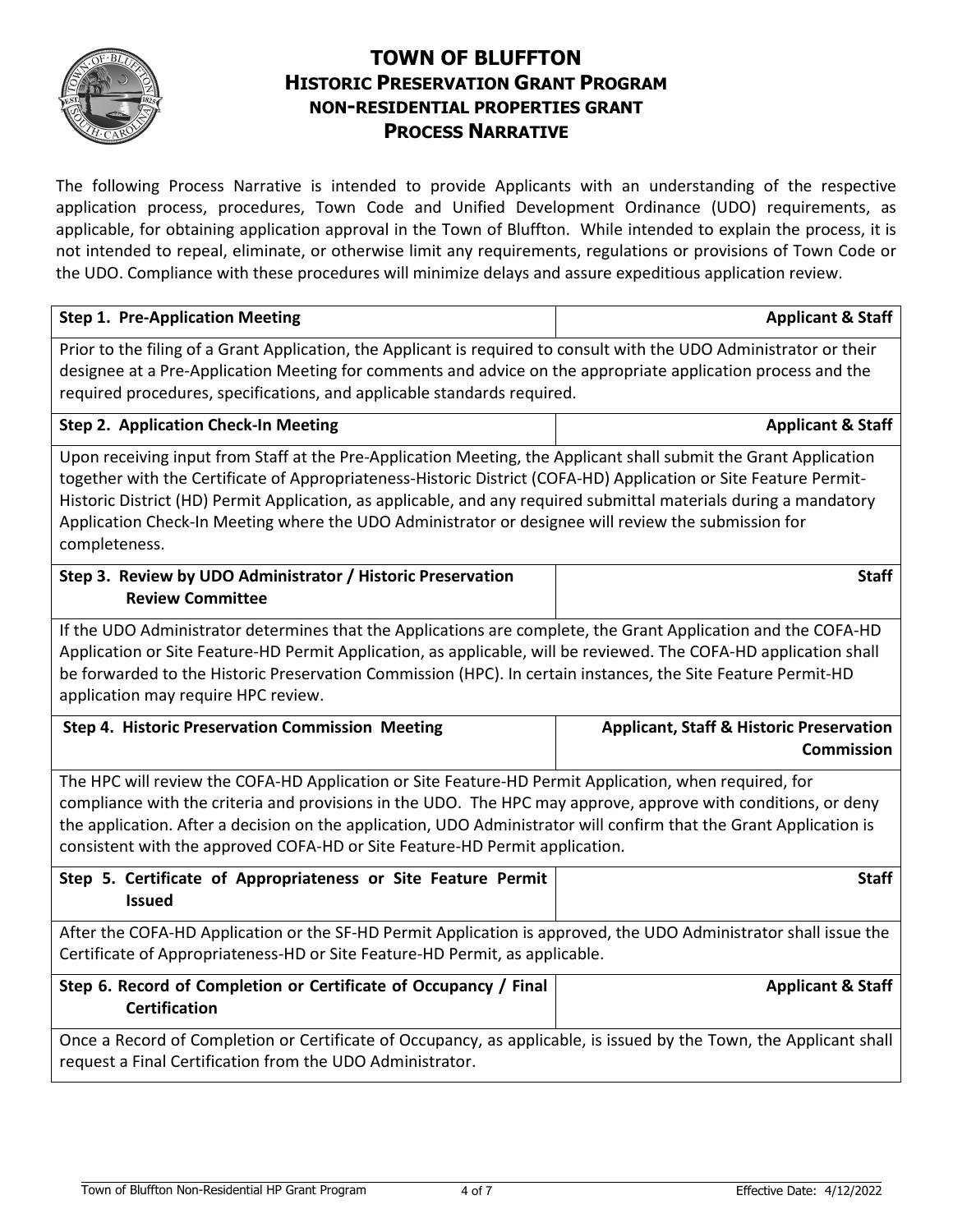

## **TOWN OF BLUFFTON HISTORIC PRESERVATION GRANT PROGRAM NON-RESIDENTIAL PROPERTIES GRANT**

**Overview:** The Historic Preservation Grant Program is designed to assist property owners to preserve, restore, or rehabilitate their structures within the Old Town Bluffton Historic District and to prevent those structures from being lost to disrepair or abandonment. To be eligible to receive a Grant, the structure must be designated as a Contributing Structure to the Old Town Bluffton Historic District and be primarily used for commercial, institutional, or non-profit purposes. Buildings which are not regularly open to the public are not eligible for these grants. All projects must demonstrate a clear public benefit.

**What is a Contributing Structure?** As defined by the Town's Unified Development Ordinance (UDO):

"Any structure located in Old Town Bluffton Historic District which helps to establish and maintain the character of Old Town. A Contributing Structure may not be unique itself, but as part of a collection of Historic Resources, it adds to the sense, time, place, and historic development of the Old Town Bluffton Historic District, and possesses historical integrity through location, design, setting, materials, workmanship, feeling and association. Contributing Structures are all extant structures included in the *2008 Town of Bluffton Survey of Historic Properties* and any structures subsequently designated by Town Council.

All Contributing Structures are identified on the Town of Bluffton Contributing Resources Map found on the Town's website (see Map Gallery). Additional structures *may* be designated by Town Council. For more information, please contact the Town's Historic Preservationist.

**Grants:** Grants are available up to \$20,000 and may be used for preservation or restoration costs including professional fees for consultants (feasibility and adaptive reuse studies, conditions assessment, or plans and specifications), architects, or engineers. A match of 25% is required. A maximum of \$60,000 per structure is allowed over a ten (10) year period beginning with the date a grant is first awarded.

**What is Preliminary Certification?:** To be considered for the Grant Program and to confirm that a historic property complies with the requirements of the program, a completed application for Preliminary Certification be submitted. The application includes documentation of property use, historic designation, and a thorough description of the rehabilitation planned. The review process follows the process for a Certificate of Appropriateness – Historic District (COFA-HD), including an initial pre-application meeting.

Once the COFA-HD and Preliminary Certification are approved, work must be completed within two (2) years. Upon completion of the project, the owner submits a Final Certification form and invoices to document qualified expenditures. The work will be inspected and documentation of qualified expenditures review; if approved, Town will pay invoices directory to grantee's contractors.

**Application:** An application to receive a grant shall be completed and processed concurrently with an application of a COFA-HD. Applications will be considered using the following criteria:

• **Historical significance**. Is the subject property designated a "contributing structure?" If not, what criteria for designating a contributing structure applies?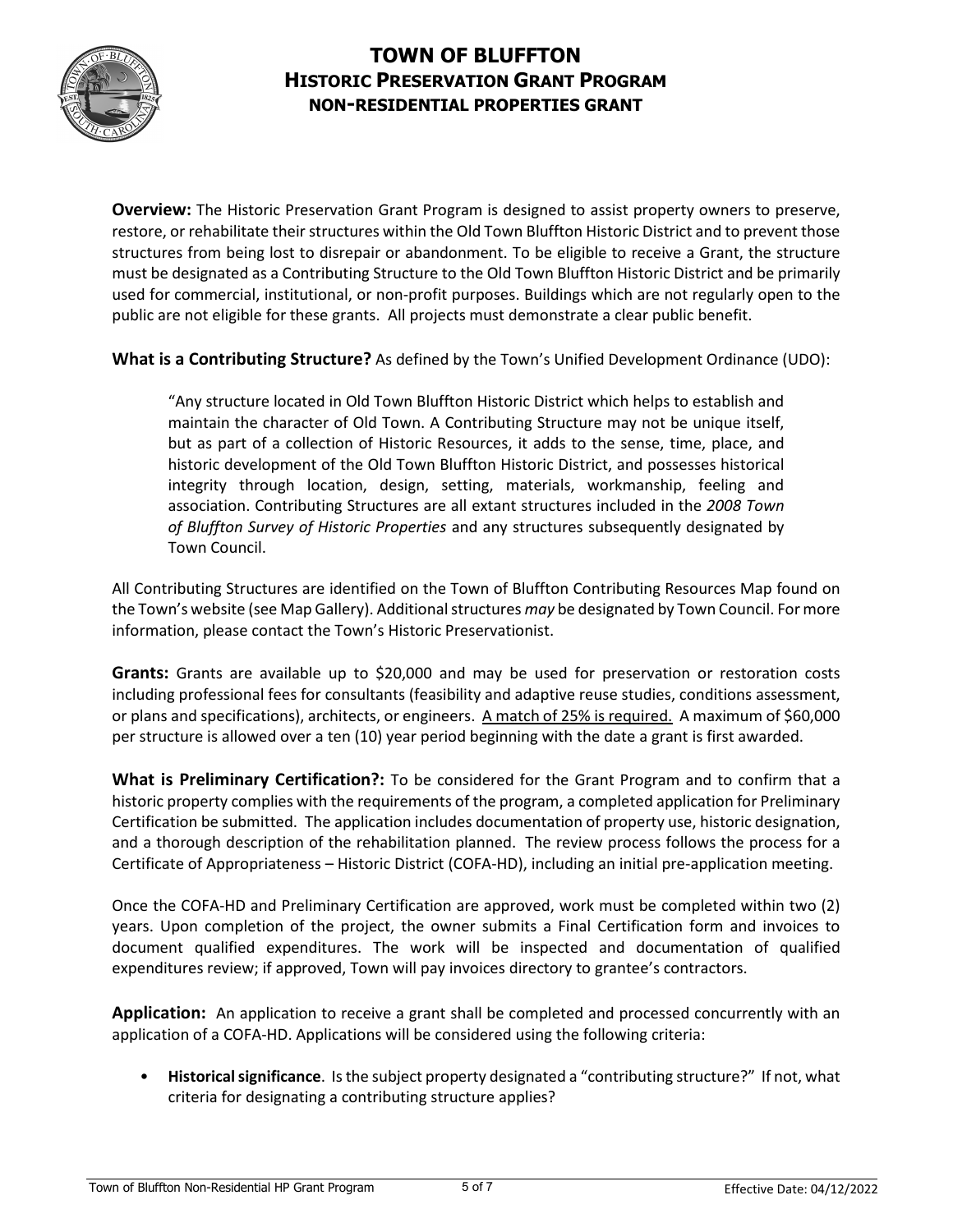

#### **TOWN OF BLUFFTON HISTORIC PRESERVATION GRANT PROGRAM NON-RESIDENTIAL PROPERTIES GRANT**

- **Level of threat**. What are the immediate or long-term threats to the property?
- **Public Benefit**. How will the public benefit from the project? Will there be public access or usage?
- **Budget**. Detail and reasonableness of budget; proof of match; amount of in-kind v. cash match; other funding organizations.
- **Project as a catalyst**. How will the project create more historic preservation and/or economic development activity in Bluffton?
- **Educational component**. How does the project increase public awareness and involvement in historic preservation?
- **Qualifications of personnel**. What are the relevant experiences, knowledge, and skills of the people involved in the restoration work that ensure the work can be completed?
- **Partnerships**. What other entities are involved with and support the project?
- **Quality of Proposal**. Organization, feasibility of project objectives, and timelines for implementation.
- **Grant History**. If applicable, previous Town of Bluffton grant performance.
- **Ongoing effort**. How will the practice/program be sustained?

**Qualified Expenditures:** Qualified expenditures include: 1) improvements located on or within the Contributing Structure; 2) improvements outside of and directly attached to the Contributing Structure that are necessary to make the structure fully usable (but that are not rentable/habitable floor space attributable to new construction); 3) architectural and engineering services attributable to the design of the qualified improvements; and, 4) costs necessary to maintain the historic character or integrity of the Contributing Structures. Architectural and engineering costs are capped at 20% of the total qualified rehabilitation costs.

**Conditions:** During the period which the Rehabilitation is underway, the Town of Bluffton may inspect the work in progress to ensure compliance. Inspections of any exterior work may be made at any time and inspections of any interior work may be made upon 24-hours-notice. The refusal of a Property owner/Grantee to permit inspection shall serve as grounds for the disqualification of the property from eligibility for the Grant. If such an inspection shows substantive deviations from the approved scope of work or a failure to comply with the required standards, the Director of Growth Management may disqualify the property from being eligible for the Grant.

**Acknowledgement:** Grant recipients must have a visible sign acknowledging Town of Bluffton funding. Educational projects must acknowledge Town of Bluffton funding on written materials, websites, videos, etc.

**Availability of Funding:** If funding is not available at the time of application, the application will be held by Town Manager until funding becomes available. Applicant will be notified of "Hold" status pending future availability. If/when funding becomes available, applicant will be contacted to determine interest in proceeding and if so, application is forwarded to Town Council for review. Applicant is notified of approval/disapproval and notice to proceed/denial of application. Only pre-approved projects will be funded.

**Easement:** When disbursements have been made from the Grant Program and the contributing structure has been restored or preserved, an historic preservation easement may be placed on the property within sixty (60) days from the completion of the work. Such easement shall be in perpetuity.